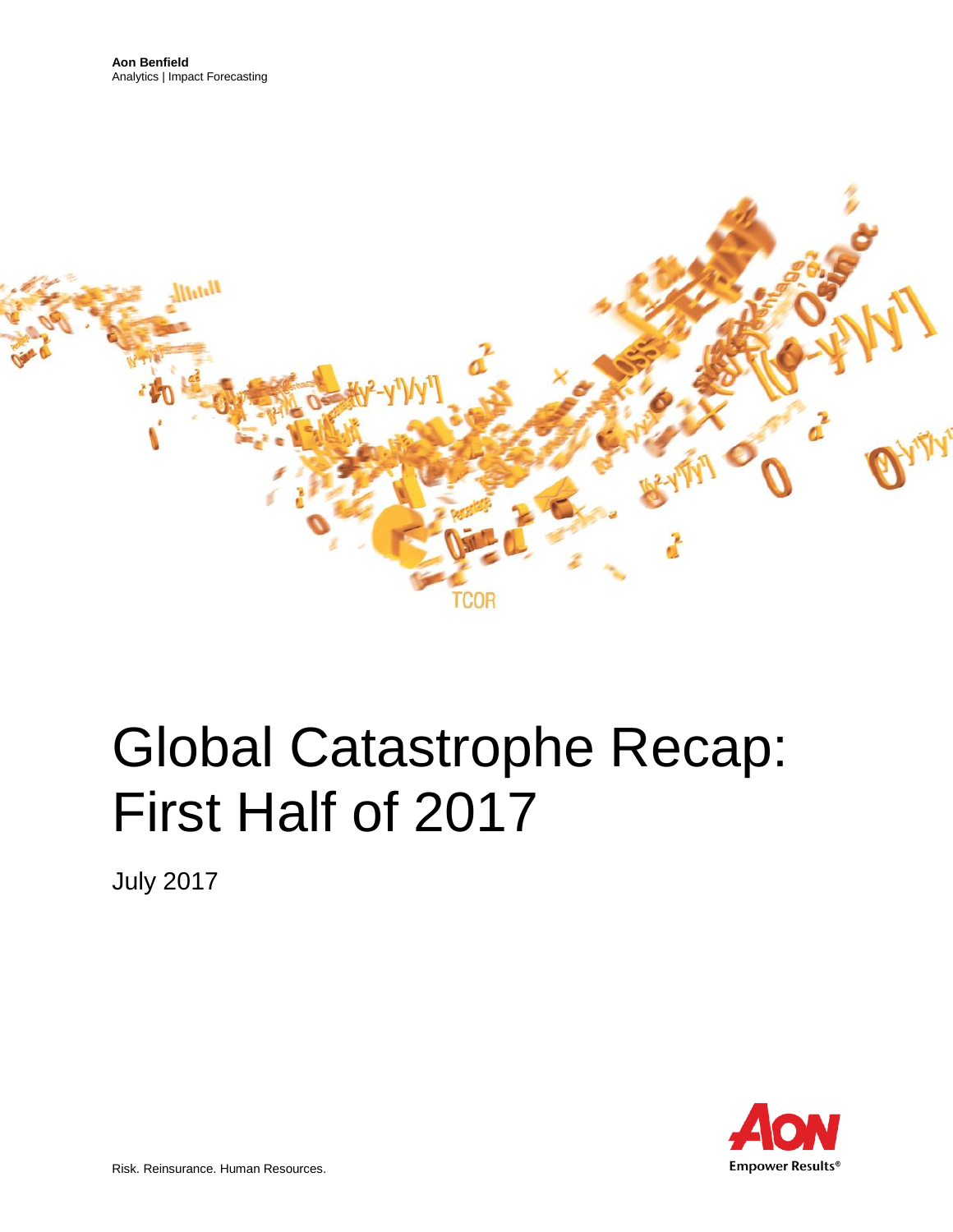# Table of Contents

| <b>Overview</b>                                  | 3 |
|--------------------------------------------------|---|
| <b>Economic Losses</b>                           | 5 |
| <b>Multi-Billion Dollar Economic Loss Events</b> | 6 |
| <b>Insured Losses</b>                            | 7 |
| <b>Billion-Dollar Insured Loss Events</b>        | 8 |
| <b>Additional Comments</b>                       | 8 |
| <b>Contact Information</b>                       | 9 |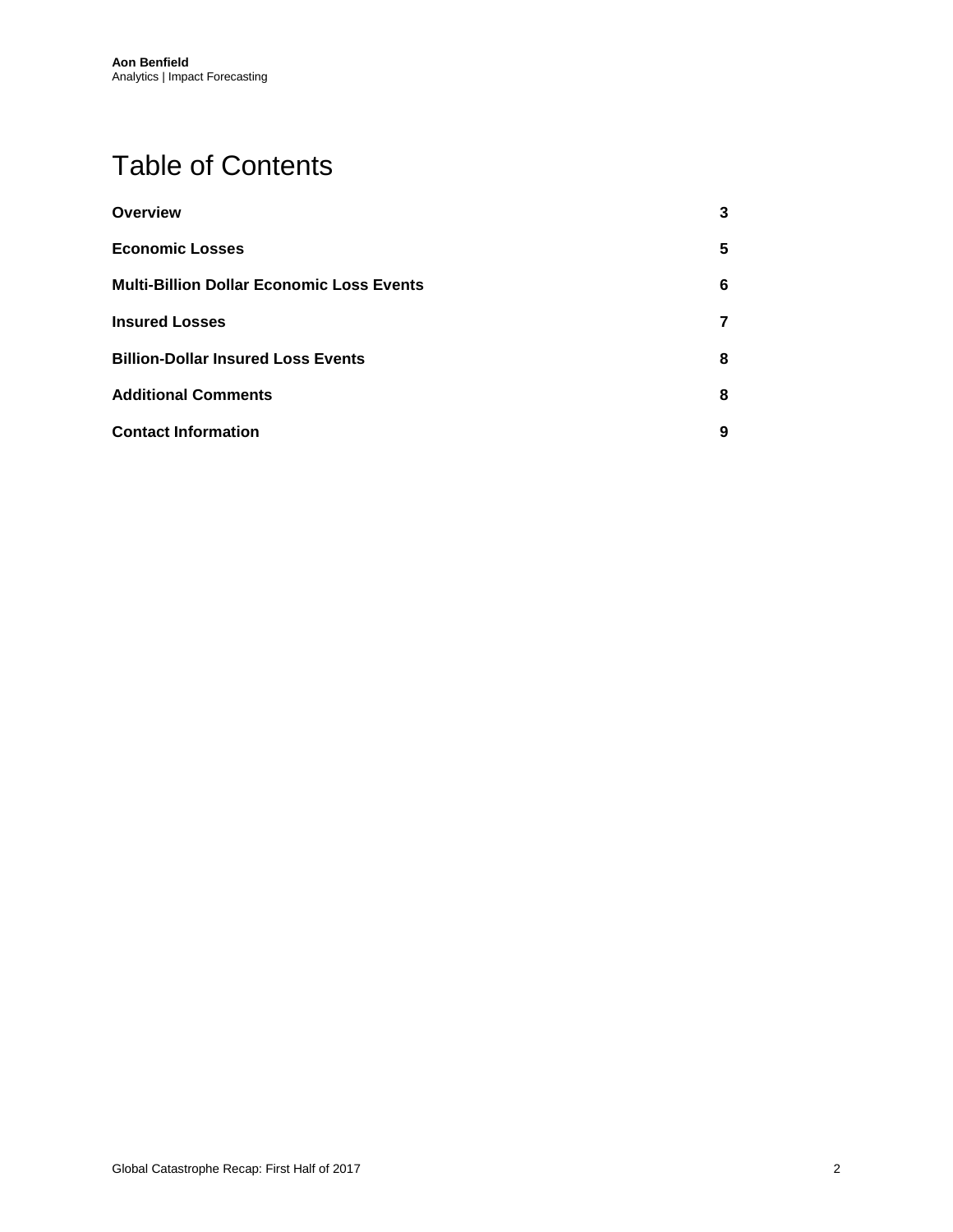### <span id="page-2-0"></span>**Overview**

Global natural disaster losses during the first half (1H) of 2017 were below their 17-year (2000-2016) averages and the more recent 10-year (2007-2016) averages from both an economic and insured loss perspective. As seen in Exhibit 1, economic losses were estimated at **USD53 billion**; down a considerable 56 percent from the 10-year average of USD122 billion and down 39 percent from the 17 year average of USD87 billion. Insured losses were preliminarily estimated at **USD22 billion**; down 35 percent from the 10-year average of USD34 billion and down 12 percent from the 17-year average of USD25 billion. Each total is considered preliminary and subject to change.

Given an extreme outlier year of losses during 2011, conducting a median analysis provides a different and more accurate depiction of disaster losses in recent years. This analysis shows that 2017 first half natural disaster losses were actually 4 percent above the 2000-2016 median on an economic basis (USD51 billion) and 5 percent higher on an insured loss basis (USD21 billion).





However, when looking at weather-only global losses it is found that while the economic impact still lagged behind the long-term averages, it was to a much lesser degree. Weather-only economic losses were estimated at USD52 billion; down 28 percent from the 10-year average of USD72 billion and down 7 percent from the 17-year average of USD56 billion. Insured losses were preliminarily estimated around USD22 billion; down 15 percent from the 10-year average of USD26 billion and 10 percent above the 17 year average of USD20 billion. As a reminder, each total is considered preliminary and subject to change.

Natural disasters claimed at least 2,782 lives during the first half of 2017; this number was at its lowest since 1986. It is also significantly below long-term (1980-2016) average of 40,867 and a median of the same period, 7,991 fatalities. Flooding was the deadliest peril of the first two quarters of 2017, being responsible for at least 1,806 deaths.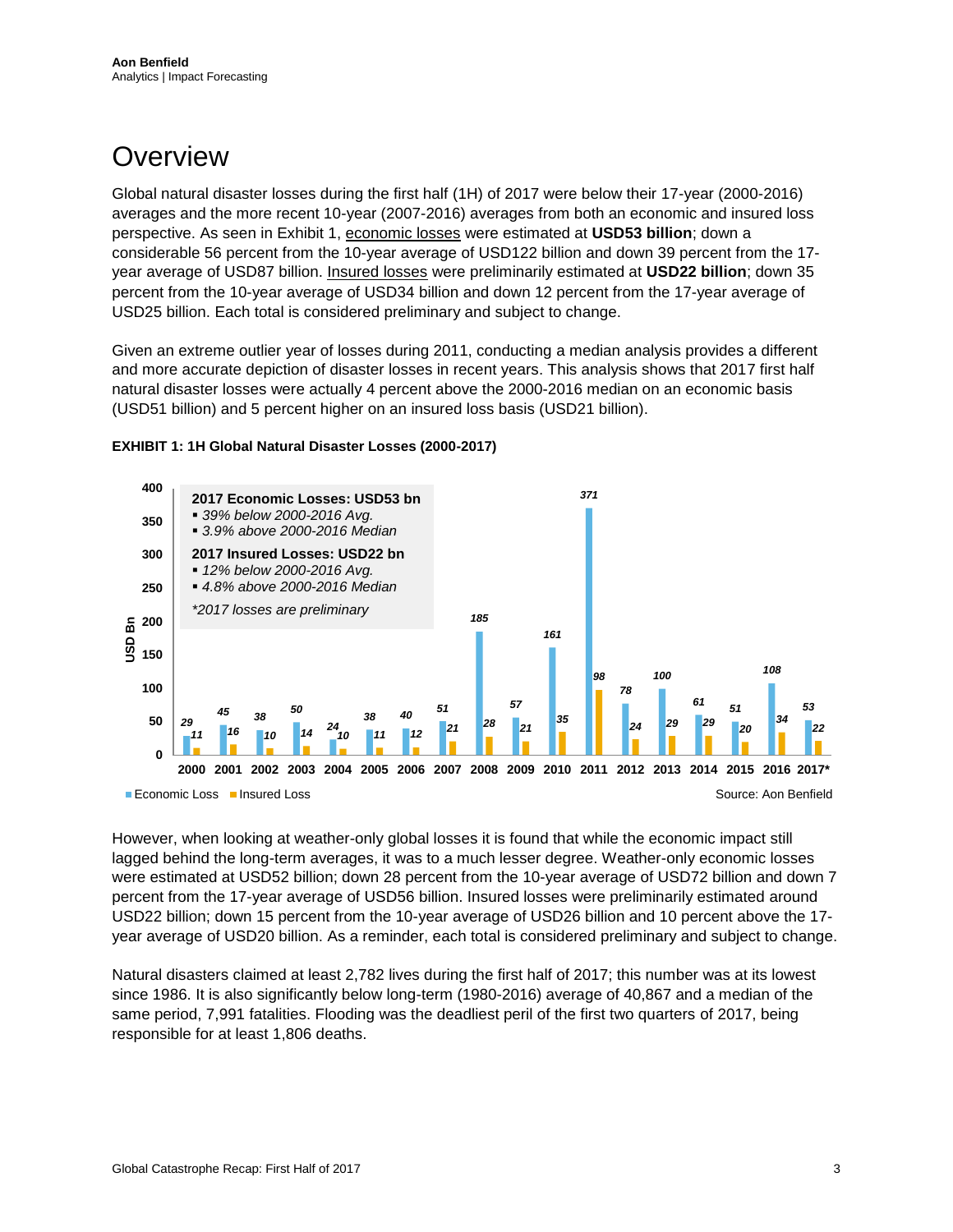The severe convective storm (SCS) peril was the costliest disaster type during 1H 2017 on an economic basis (nearly USD26 billion), comprising 48 percent of the loss total. The bulk of this loss (USD23 billion) was attributed to multiple severe weather outbreaks that impacted the United States from the beginning of January through the end of June. On the insurance side, the severe convective storm peril was also the costliest (USD17+ billion), comprising a significant 78 percent of the loss total. Most of the insurable losses (nearly USD16 billion) were attributed to the aforementioned severe weather outbreaks that prompted widespread hail, damaging straight-line winds, and tornadoes in the United States.

The first-half percentage of global economic losses in 2017 that were covered by insurance (including both private insurers and government-sponsored programs) was 42 percent, which is above both the near-term 10-year and 2000-2016 averages of approximately 32 percent. The higher percentage of the economic loss covered by insurance speaks to a greater majority of the disaster losses occurring in regions with higher insurance penetration. It additionally suggests that insurance take-up rates continue to grow in areas beyond the United States – notably in parts of Asia-Pacific (APAC) and the Americas.

A large portion of the insured losses during 1H 2017 were sustained in the United States, with the country representing 76 percent of global losses sustained by public and private insurance entities. A series of significant severe weather outbreaks across central, southern, and eastern sections of the country led the way for losses. EMEA (Europe, Middle East & Africa) and Asia-Pacific (APAC) each accounted for 10 percent of the insured loss. The Americas made up slightly 4 percent of the global total. 2011 remains the record holder for all-time first-half losses at USD98 billion (2017 USD).





<span id="page-3-0"></span>*\* based on events that incurred economic loss > USD200 million or insured loss > USD100 million*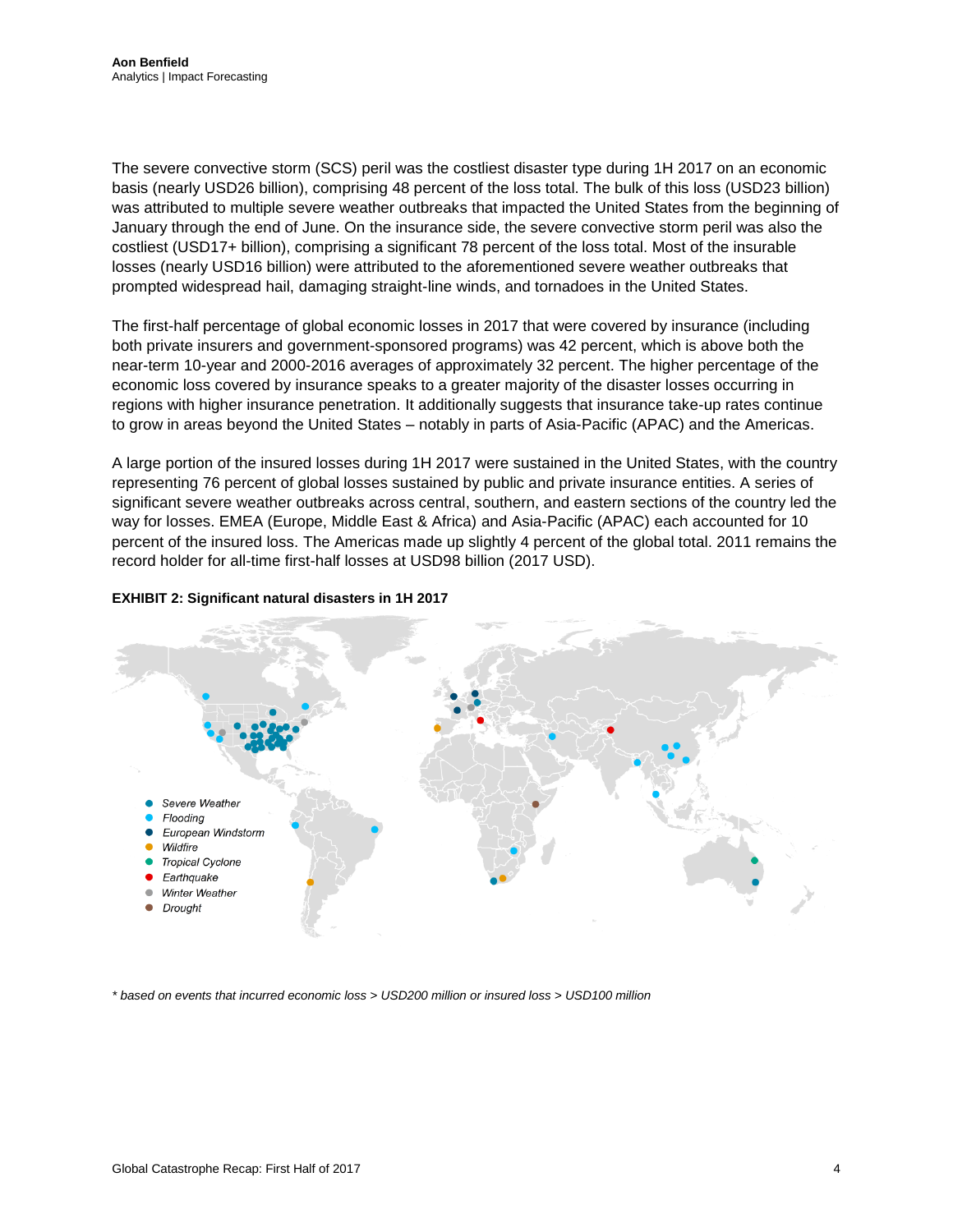## Economic Losses

From an economic loss standpoint, the costliest natural disaster during the first half of 2017 was a multiweek flood event from mid-June into early July across China's Yangtze River basin that left more than 410,000 homes damaged or destroyed, vast swaths of cropland submerged, and damaged infrastructure. Total economic losses exceeded USD6.4 billion. The second-costliest was a months'-long episode of flooding in Peru from mid-January through March. Total damage and reconstruction costs throughout the impacted areas were estimated at roughly USD3.2 billion.

Additional noteworthy events included multiple severe weather outbreaks and flooding that impacted the United States from January through June leading to economic losses of more than USD22 billion. The single costliest outbreak occurred from May 8-11 and affected parts of the Rockies, Plains, and Midwest. In Australia, Cyclone Debbie made landfall in late March leading to significant flooding in southeastern Queensland and northeastern New South Wales. Economic losses were estimated to approach USD2.4 billion. The remnants of the system additionally brought heavy rainfall to New Zealand during the first week of April causing flooding in portions of both North and South Islands. Also, severe drought conditions worsened in the Horn of Africa through the first half of 2017. Economic losses in Somalia, Kenya, and Ethiopia were estimated at USD1.9 billion.

Exhibit 3 provides a breakdown of first-half global economic losses by region, and also a comparison of losses dating to 2007 on both a mean and median basis. In 1H 2017, the United States sustained the highest level of economic losses (USD27 billion) with APAC second at USD13.7 billion. EMEA incurred economic losses at USD7.1 billion while the Americas noted losses at USD5.5 billion.

Economic losses were down 51 percent from 2016 (USD108 billion) and up 4 percent from 2015 (USD51 billion). Losses were down most substantially on a mean basis across all regions outside the United States.



#### **EXHIBIT 3: 1H Economic Losses by Region**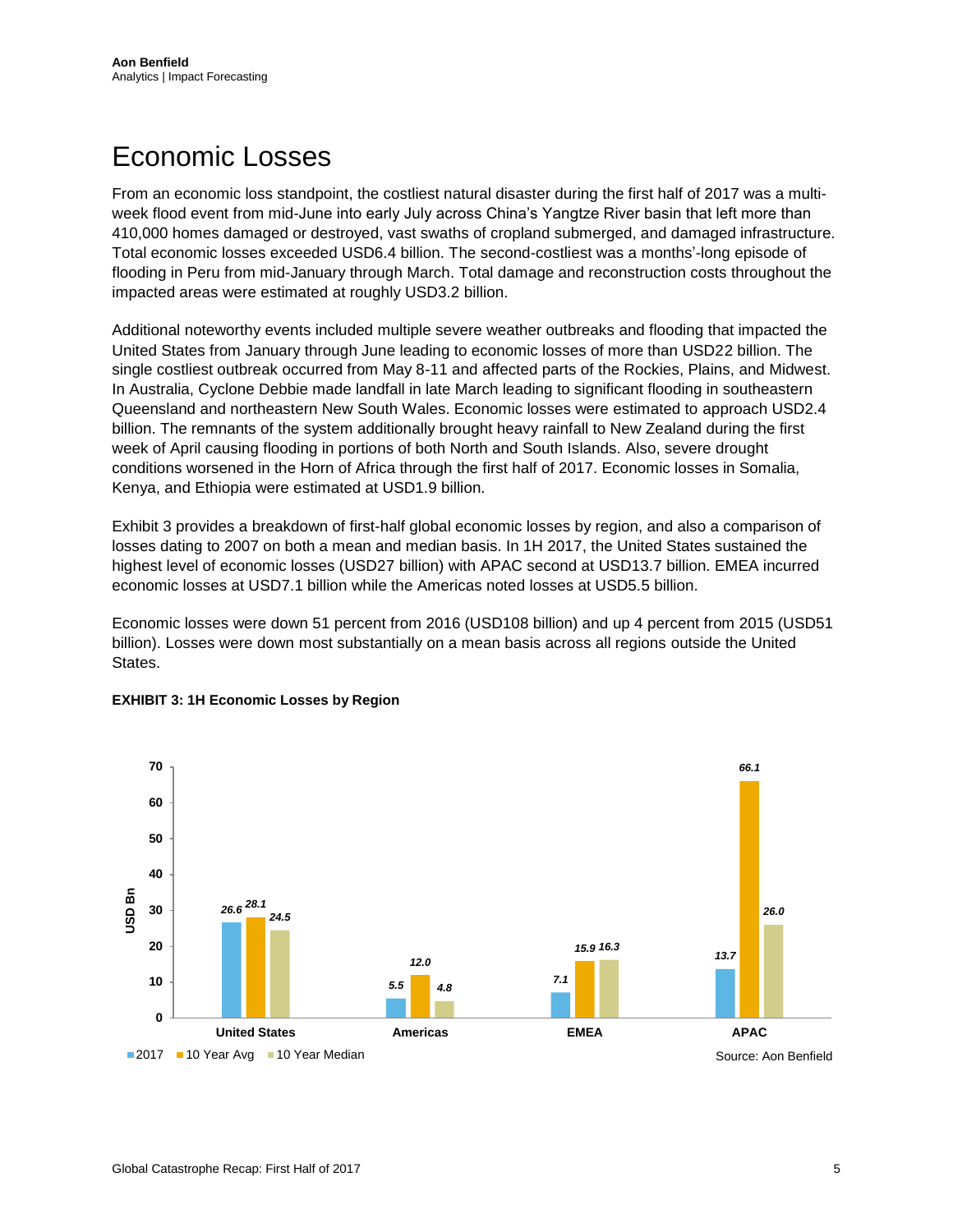### <span id="page-5-0"></span>Multi-Billion Dollar Economic Loss Events

There were at least 13 separate billion-dollar events in 1H 2017 – all of which were weather-related events. The billion-dollar events were led by the U.S. (9), APAC (2), Americas (1), and EMEA (1). The table below lists the seven events which reached the multi-billion dollar threshold in 1H 2017 (economic loss of USD2.0 billion or greater). These loss totals are preliminary and subject to change.

| Date                  | Event          | Location             | <b>Deaths</b> | Economic Loss<br>(USD) |
|-----------------------|----------------|----------------------|---------------|------------------------|
| June 22- July 5, 2017 | Flooding       | China                | 31            | 6.4 billion            |
| Jan.-Mar., 2017       | Flooding       | Peru                 | 124           | 3.2 billion            |
| May 8-11, 2017        | Severe Weather | <b>United States</b> | $\Omega$      | 2.5 billion            |
| March 27-31, 2017     | Cyclone Debbie | Australia            | 10            | 2.4 billion            |
| March 6-10, 2017      | Severe Weather | <b>United States</b> | $\Omega$      | 2.2 billion            |
| March 26-28, 2017     | Severe Weather | <b>United States</b> | $\Omega$      | 2.1 billion            |
| April 28-May 1, 2017  | Severe Weather | <b>United States</b> | 20            | 2.0 billion            |

1 *Totals subject to change*

#### **EXHIBIT 4: Multi-Billion Dollar Economic Loss Events in 1H 2017**

<span id="page-5-1"></span>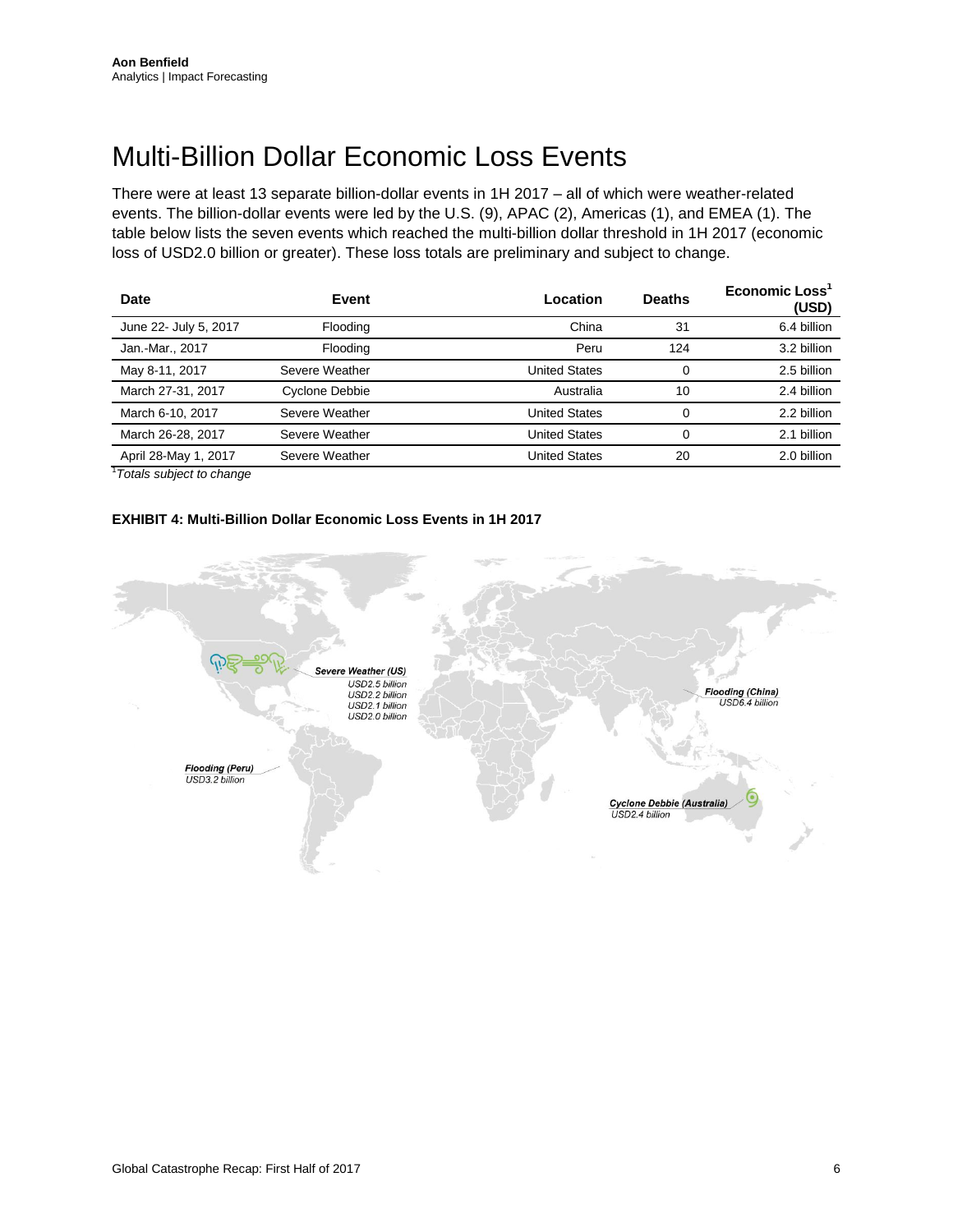### Insured Losses

Public and private insurers endured a suppressed level of losses – USD22 billion – during the first half of 2017. This is 35 percent lower from the approximately USD34 billion sustained in 2016 and 10 percent higher than the USD20 billion sustained in 2015.

The costliest event during 1H 2017 was a four-day outbreak of severe weather that impacted the United States in the first half of May. Total insured losses – including losses incurred due to physical damage and business interruption – were expected to exceed USD1.8 billion. Other major insured loss events included multiple further severe weather outbreaks in the United States throughout the first half of the year; the late March landfall of Cyclone Debbie that prompted significant flooding in eastern Australia (USD1.2 billion); a severe weather outbreak that impacted Australia's New South Wales (including the Sydney metro area) in February (USD390 million); and Windstorm Zeus that prompted insured losses of USD340 million in France in early March. All of the estimates are subject to revision as losses are further developed.

It is worth noting that the third quarter has historically been the costliest for the insurance industry, which is typically driven by the peak of the Atlantic Hurricane Season. With ENSO-neutral conditions likely to persist during the second half of 2017, there is a chance that hurricane frequency could be higher than seen in recent years.

Exhibit 5 provides a breakdown of first-half global insured losses by region, and also a comparison of losses dating to 2007 on both a mean and median basis. In 1H 2017, the United States sustained the highest level of insurable losses (nearly USD17 billion), with EMEA and APAC tied for second at USD2.2 billion. The Americas incurred losses of slightly less than USD1.0 billion.

<span id="page-6-0"></span>

#### **EXHIBIT 5: First Half Insured Losses by Region (2007-2017)**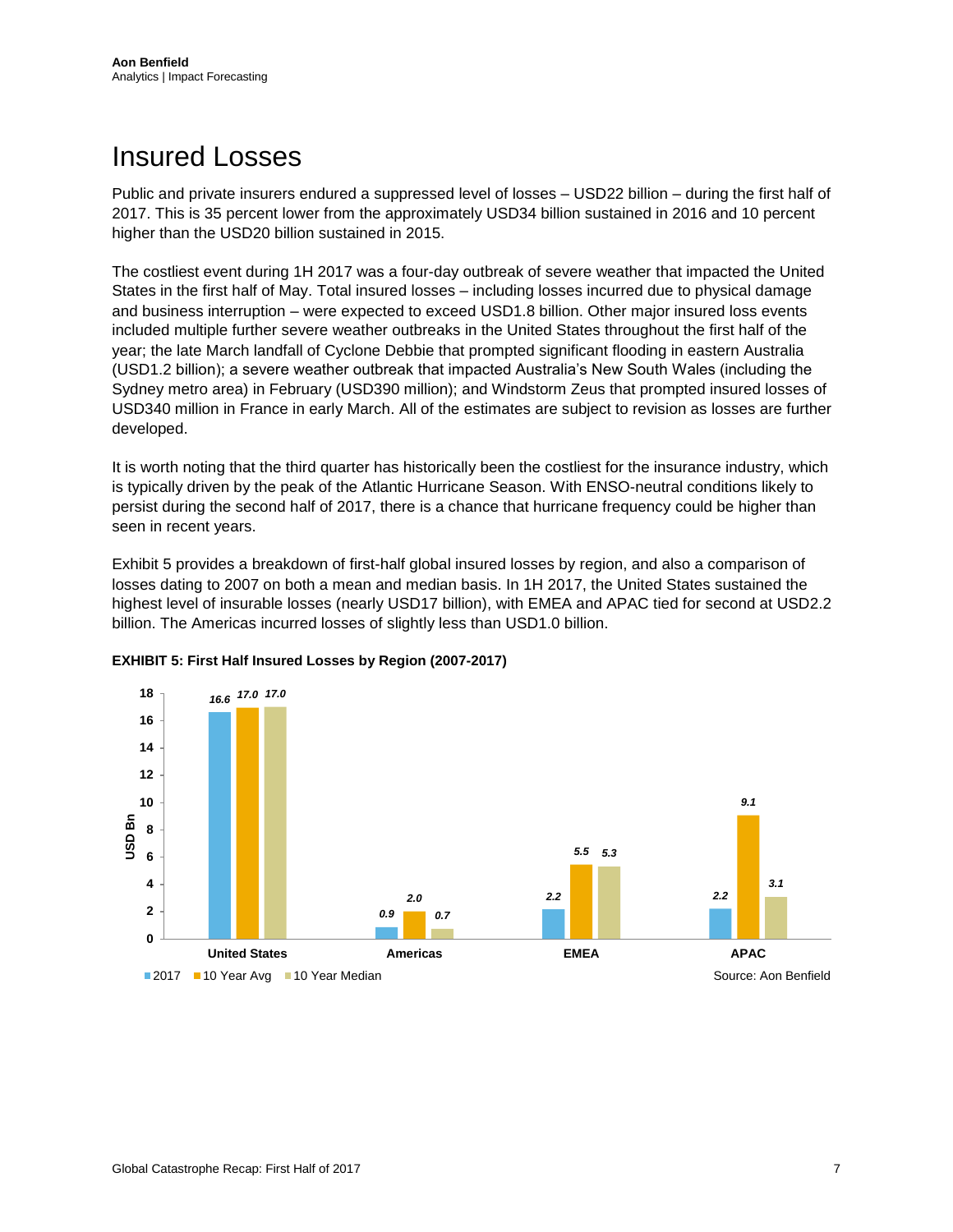## Billion-Dollar Insured Loss Events

Globally, there were at least six billion-dollar insured loss events (all weather-related) during the first two quarters of the year; however none of the events crossed the multi-billion dollar loss threshold. As mentioned previously, the costliest event for the industry during 1H 2017 was a four-day outbreak of severe weather in the United States during the first half of May (USD1.8 billion). When looking further at the first-half data, there were at least 14 events that minimally cost insurers USD500 million. Of those 14, 13 were recorded in the United States and all were severe weather and/or flood-related.

The table below lists the billion-dollar insured loss events for 1H 2017. These loss totals, which include those sustained by public and private insurance entities, are preliminary and subject to change.

| Date                  | Event          | Location             | <b>Deaths</b> | Insured Loss<br>(USD) |
|-----------------------|----------------|----------------------|---------------|-----------------------|
| May 8-11, 2017        | Severe Weather | <b>United States</b> | 0             | 1.8 billion           |
| March 6-10, 2017      | Severe Weather | <b>United States</b> | 0             | 1.6 billion           |
| March 26-28, 2017     | Severe Weather | <b>United States</b> | $\Omega$      | 1.6 billion           |
| Feb. 27-March 2, 2017 | Severe Weather | <b>United States</b> | 4             | 1.4 billion           |
| March 27-31, 2017     | Cyclone Debbie | Australia            | 10            | 1.2 billion           |
| June 11, 2017         | Severe Weather | United States        | $\Omega$      | 1.0 billion           |

1 *Totals subject to change*

#### <span id="page-7-0"></span>**EXHIBIT 6: Billion-Dollar Insured Loss Events in 1H 2017**

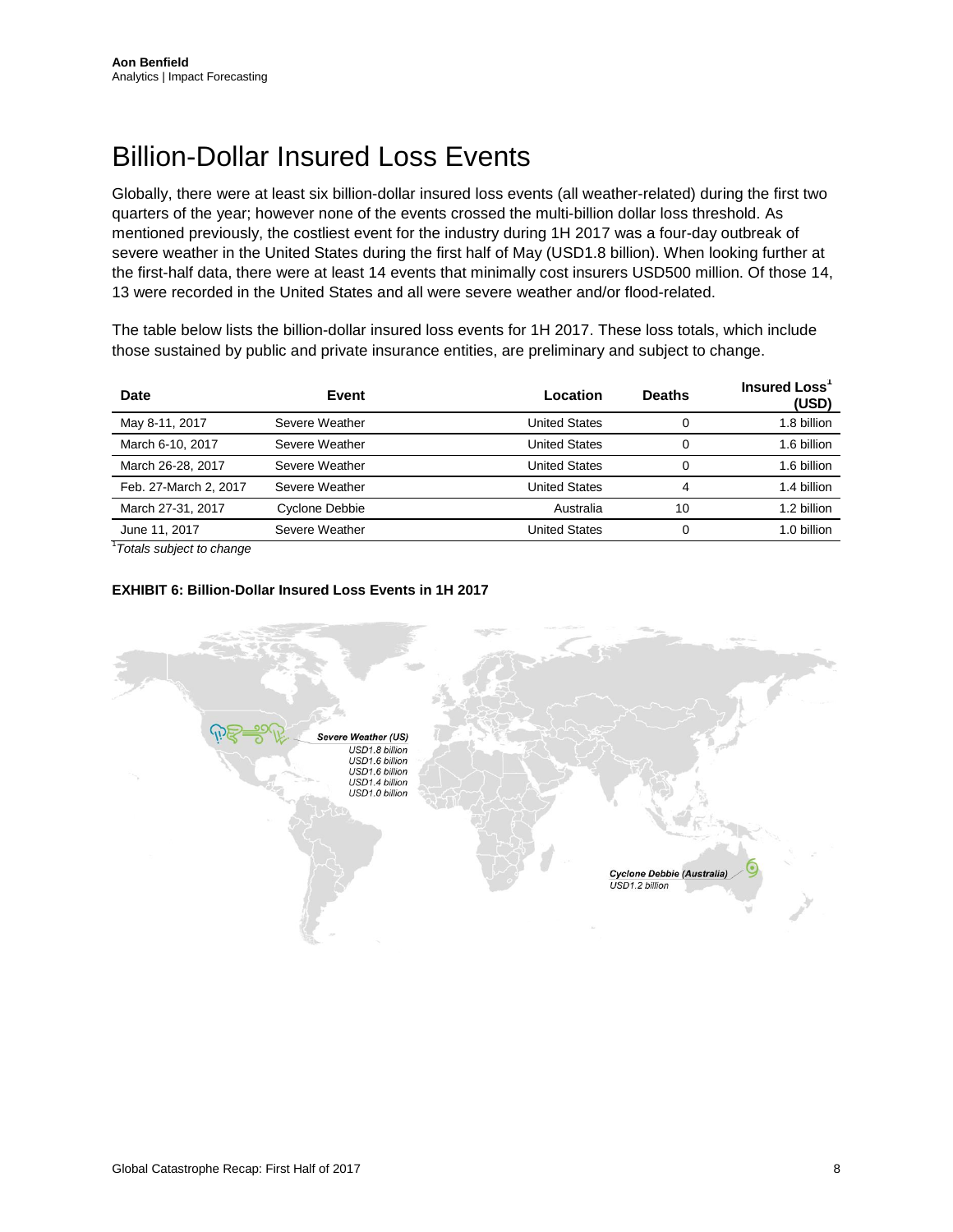# Additional Comments

For a more detailed analysis of 2017 natural disaster events or any previous editions of the Annual Global Climate and Catastrophe Report, please see Aon Benfield's monthly Global Catastrophe Recap series, which can be found [here.](http://thoughtleadership.aonbenfield.com/Pages/home.aspx?reportcategory=impact%20forecastinghttp://thoughtleadership.aonbenfield.com/Pages/home.aspx?reportcategory=impact%20forecasting)

For additional historical natural disaster loss data and other climatological information, please visit Aon Benfield's Catastrophe Insight website: [www.aonbenfield.com/catastropheinsight](http://www.aonbenfield.com/catastropheinsight)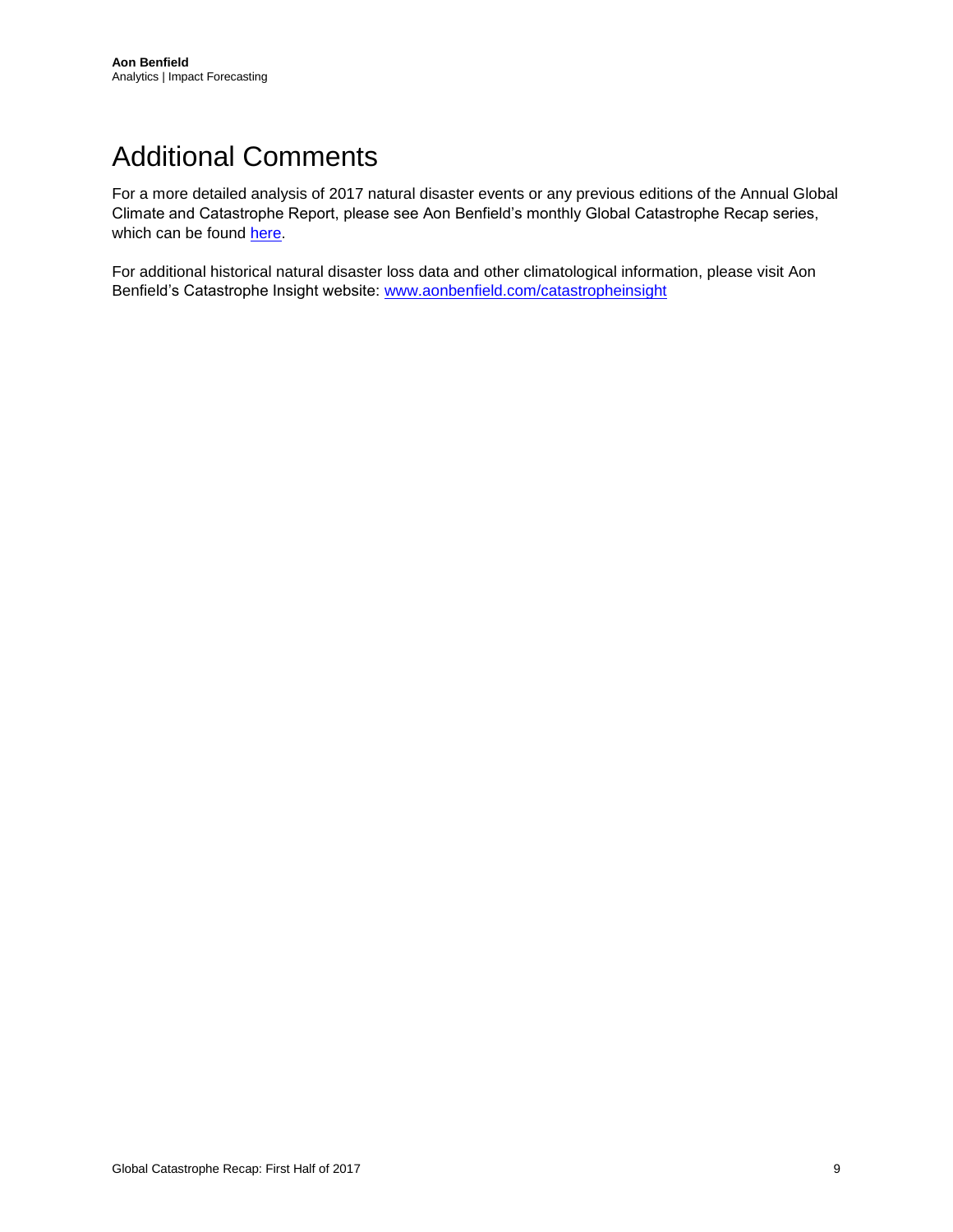## <span id="page-9-0"></span>Contact Information

#### **Adam Podlaha**

Head of Impact Forecasting Aon Benfield Analytics Impact Forecasting +44.020.7522.3820 [adam.podlaha@aonbenfield.com](mailto:adam.podlaha@aonbenfield.com)

#### **Steve Bowen**

Director (Meteorologist) Aon Benfield Analytics Impact Forecasting +1.312.381.5883 [steven.bowen@aonbenfield.com](mailto:steven.bowen@aonbenfield.com)

#### **Claire Darbinyan**

Associate Director (Meteorologist) Aon Benfield Analytics Impact Forecasting +65.6645.0110 [claire.darbinyan@aonbenfield.com](mailto:claire.darbinyan@aonbenfield.com)

#### **Michal Lörinc**

Catastrophe Analyst Aon Benfield Analytics Impact Forecasting +420.234.618.358 [michal.lorinc@aonbenfield.com](mailto:michal.lorinc@aonbenfield.com)